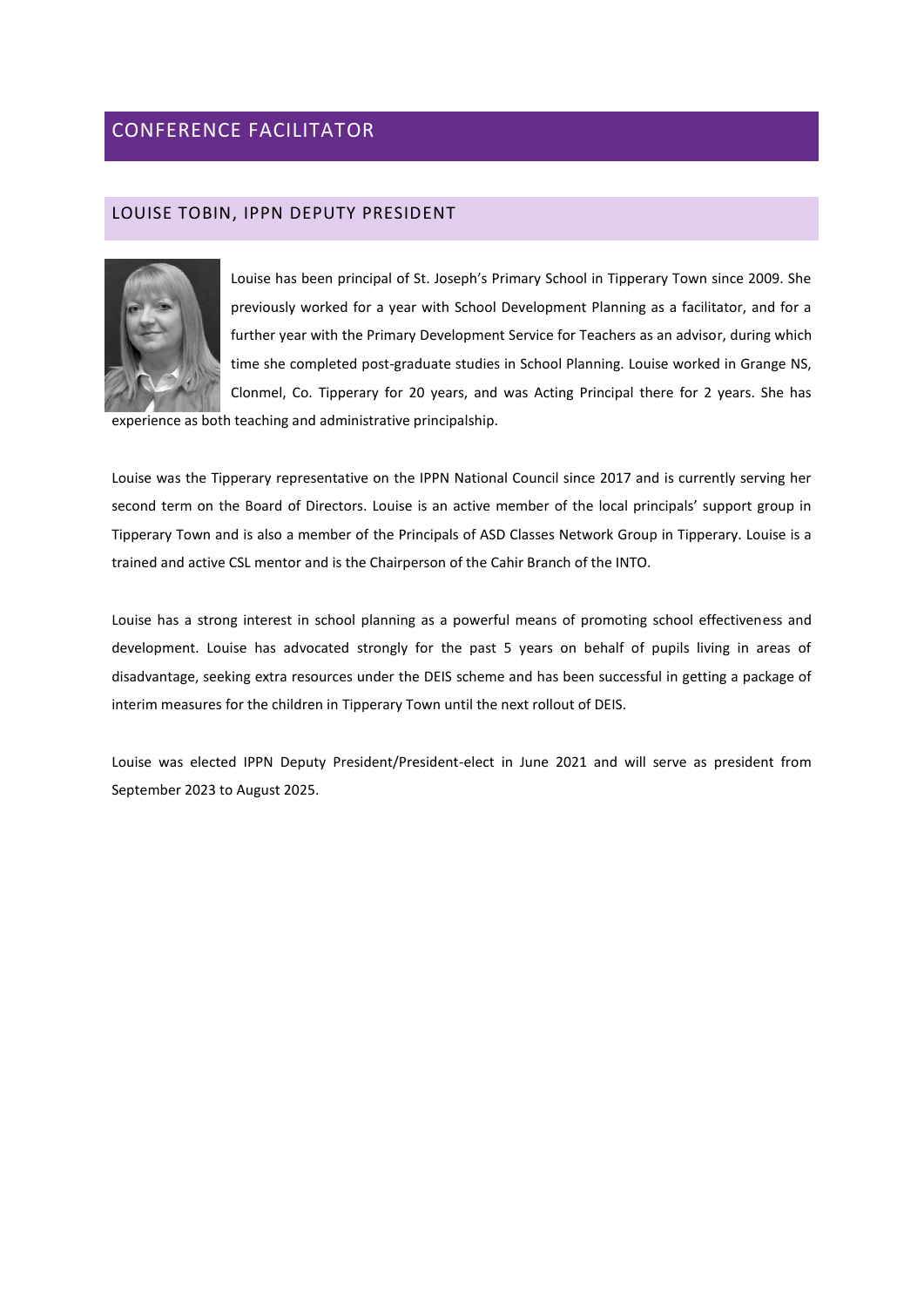# KEYNOTE SPEAKERS

# PÁIRIC CLERKIN, IPPN CEO

Páiric is the Chief Executive Officer of IPPN. He was educated in St. Vincent's CBS Primary and Secondary Schools, Glasnevin, and obtained his teaching degree from St. Patrick's College. His first teaching post was in St. Francis Xavier SNS, Dublin 15. In 2001, Páiric was appointed as the founding Principal of St. Patrick's National School, Diswellstown in Dublin 15. He served initially as a teaching principal, and in 2003 became an administrative principal, following rapid expansion of the school. His sixteen years of experience as



principal, close collaboration with his principal colleagues in Dublin 15 and his engagement with IPPN over a number of years heightened his appreciation and understanding of the complex challenges faced by school leaders in their diverse educational settings.

Páiric was an active member of IPPN Dublin for several years and served as chairperson from 2007 to 2010. In 2009, he was elected to the IPPN Board of Directors, and was appointed Treasurer in 2015. He presented a number of workshops at IPPN annual conferences and delivered CPD modules at IPPN County Network meetings, also representing IPPN on the 'Education Matters' editorial team. During his tenure on the Board, Páiric initiated a pilot project to ascertain the feasibility of remote full-time administrative support for a cluster of teaching principals of small schools. He has also contributed to IPPN publications and submissions to the DES and Joint Oireachtas Committee on Education and Social Protection on a number of topics. Páiric was appointed as CEO of IPPN in 2017.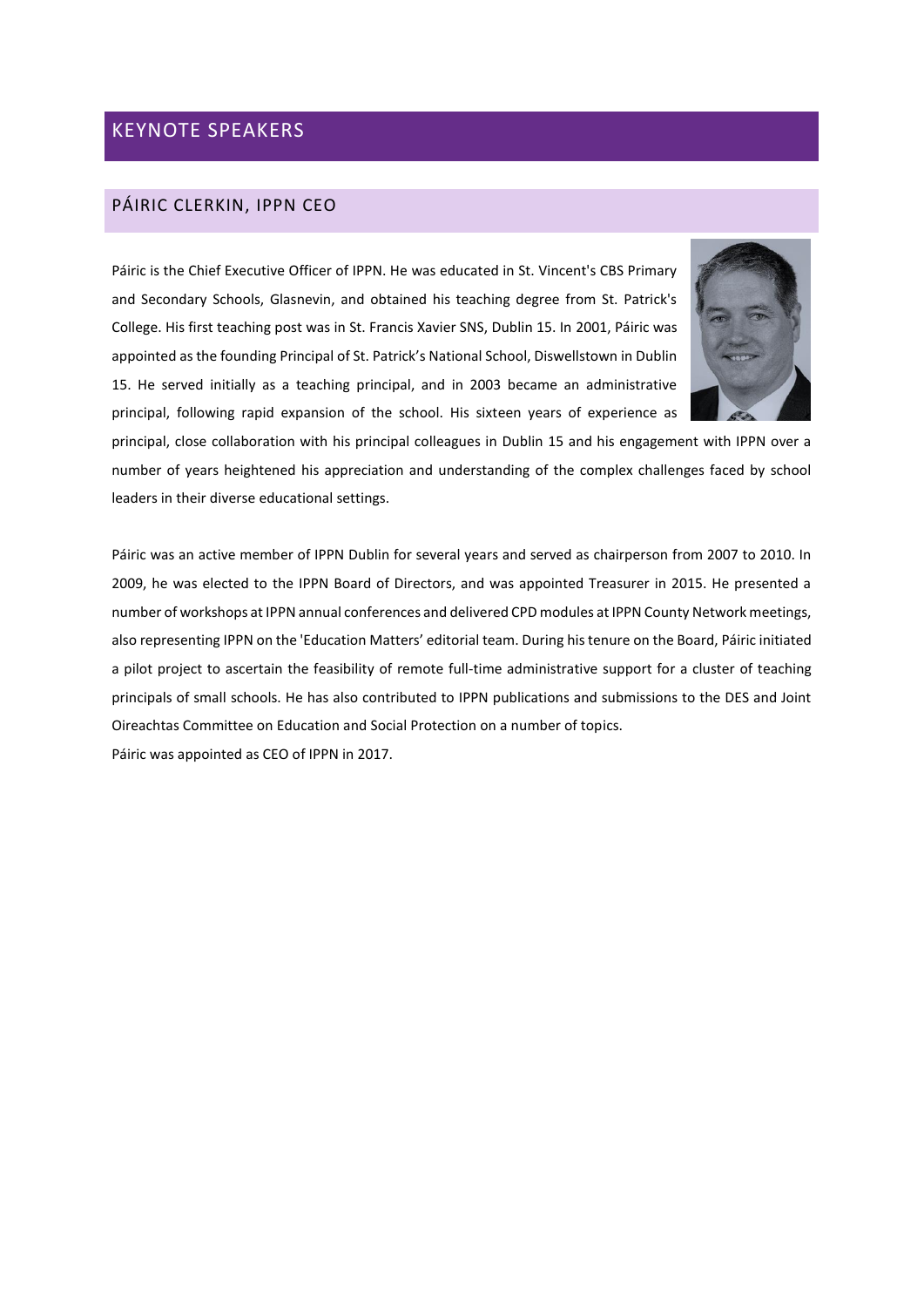# BRIAN O'DOHERTY, IPPN PRESIDENT



Brian qualified as a primary school teacher in 1988. He began his teaching career in St. Patrick's Loreto P.S. and served there as a mainstream class teacher for 13 years. He completed his M. Ed during this time, specialising in the areas of Education Management & Administration and Educational Psychology. He was appointed to his first principalship in 2001 in Loreto College Junior School where he worked for 5 years. He returned to St. Patrick's Loreto P.S. in 2006 as principal. The school currently has an enrolment of just under

800 pupils and has 63 members of staff.

Brian has been a member of IPPN since 2001 and is a former member of the National Council. He was elected to the Board of Directors in 2016 and has served as Treasurer of the organisation from 2017 to 2019. He was elected as IPPN Deputy President/President-elect in June 2019 and is currently serving as President from September 2021 to August 2023.

### MINISTER FOR EDUCATION, NORMA FOLEY TD

Norma Foley is the Minister for Education. She was appointed to this role in June 2020. Norma was elected to represent the Kerry constituency in the 2020 general election.



She was previously a member of Kerry County Council for the Tralee area, serving

from 1994 until her election to the Dáil in 2020. She also served as a member of Tralee Urban District Council until its abolition in 2014.

You can contact Ms Foley at [norma.foley@oireachtas.ie](mailto:norma.foley@oireachtas.ie)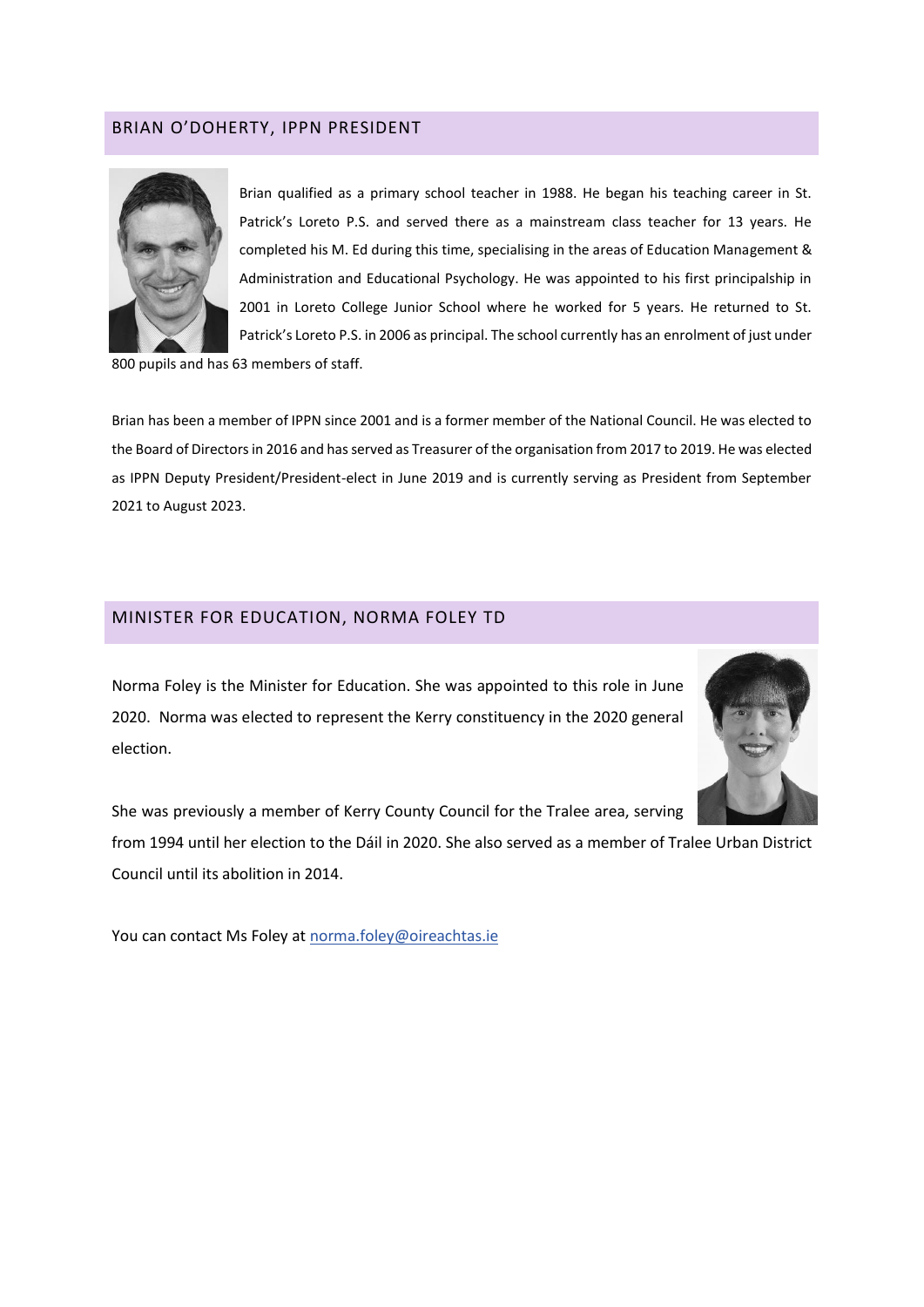#### DR. HAROLD HISLOP, CHIEF INSPECTOR AT THE DEPARTMENT OF EDUCATION



Dr Harold Hislop became Chief Inspector at the Department of Education and Skills in 2010. Prior to joining the Inspectorate, Harold taught at primary and university level and he worked as an education and development officer at the National Council for Curriculum and Assessment during the development of the *Primary School Curriculum*.

Since 2010, he has led a series of reforms in the inspection and evaluation of schools in Ireland and has lectured to international conferences on evaluation and inspection in

France, Ireland, the UK, Malta and Abu Dhabi.

He is a member of the senior management team at the Department of Education and Skills and was closely involved in the development of the Department's Literacy and Numeracy Strategy 2011-2020, which includes a broad range of actions for system improvement in the early childhood, primary and post-primary sectors. He is a current member of the Governing Board of the Centre for Educational Research and Innovation at the OECD.

## CIARA O'DONNELL, NATIONAL DIRECTOR, PDST

Ciara is a primary school teacher on secondment from Scoil Nano Nagle in Clondalkin, Dublin where she worked as a Home School Liaison Co-ordinator for six years. Initially, Ciara was seconded to the Primary Curriculum Support Programme (PCSP) as a trainer/cuiditheoir for the revised Primary Curriculum. Ciara was then appointed National Co-ordinator for History, Geography and Science with the PCSP, after which she was appointed Deputy Director for Curriculum and Development for the newly established Primary Professional Development Service (PPDS).



On the establishment of the Professional Development Service for Teachers (PDST), Ciara held the roles of National Co-ordinator for DEIS support and Regional Co-ordinator for Education Centre regions 1 and 2. Ciara became PDST's Deputy Director for Research and Design, before being appointed National Director of the service.